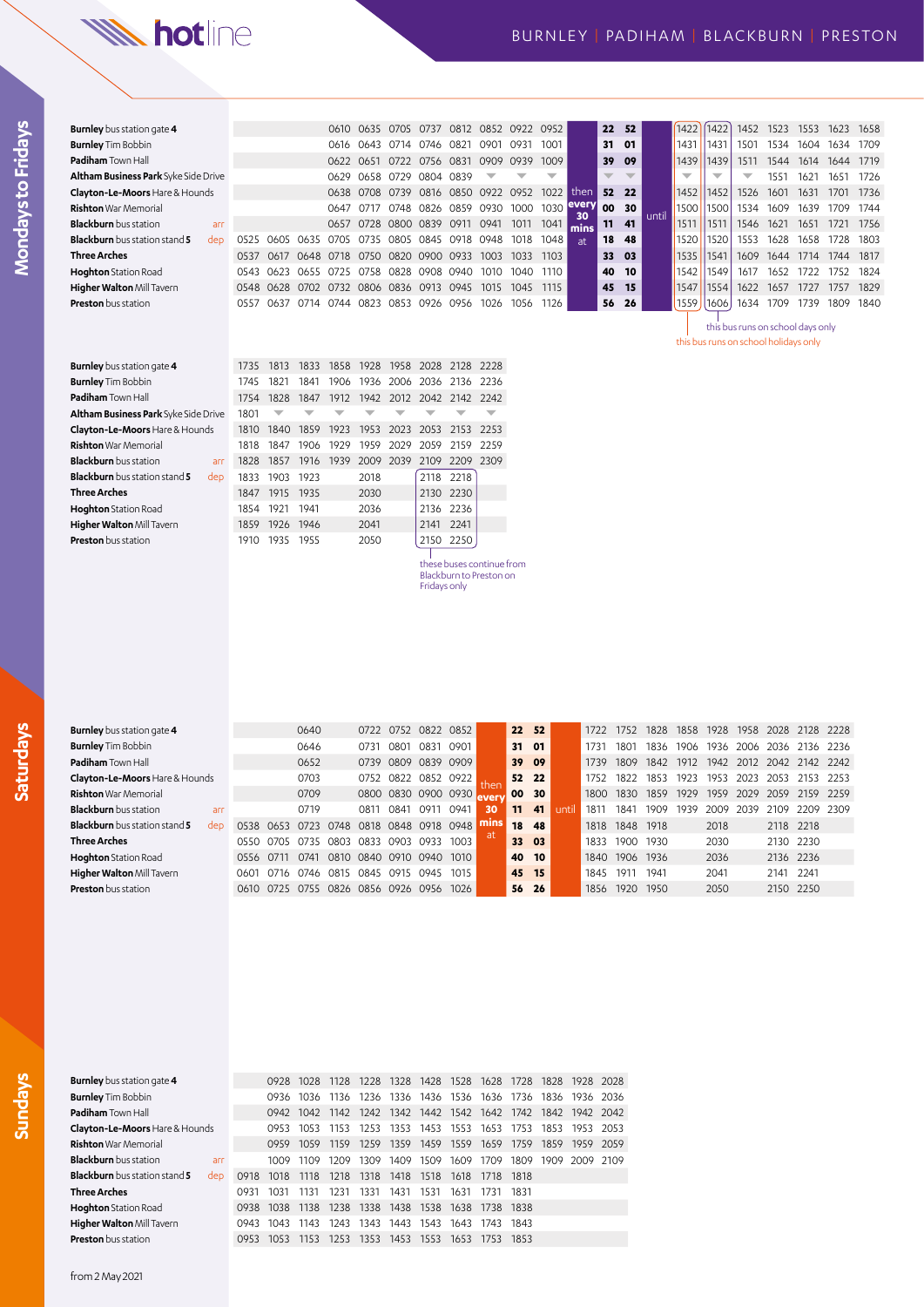# **W. hotline**

|                | ١ |  |
|----------------|---|--|
|                |   |  |
|                |   |  |
| $\overline{a}$ |   |  |
|                |   |  |
|                |   |  |
|                |   |  |
|                |   |  |
|                |   |  |
|                |   |  |
|                |   |  |
|                |   |  |
|                |   |  |
|                |   |  |
|                |   |  |
|                |   |  |
|                |   |  |
|                |   |  |

| <b>Preston</b> bus station stand 39         |                         |                         |           | 0600                               |                          | 0650      | 0720                | $\left[0755\right]\left[0805\right]$ |       | 0835                                  |            | 05                       | 35                       |       | 1405                     | 1435 | 1505 | 1540 | 1615 | 1645 | 1715                     | 1745                     |
|---------------------------------------------|-------------------------|-------------------------|-----------|------------------------------------|--------------------------|-----------|---------------------|--------------------------------------|-------|---------------------------------------|------------|--------------------------|--------------------------|-------|--------------------------|------|------|------|------|------|--------------------------|--------------------------|
| Walton-Le-Dale Little Oaks                  |                         |                         |           | 0608                               |                          | 0659      |                     | 0730 0805                            | 0815  | 0845                                  |            | 15                       | 45                       |       | 1415                     | 1445 | 1517 | 1552 | 1628 | 1658 | 1728                     | 1758                     |
| <b>Hoghton</b> Station Road                 |                         |                         |           | 0615                               |                          |           | 0706 0738           | 0813                                 | 0822  | 0852                                  |            | 22                       | 52                       |       | 1422                     | 1452 | 1524 | 1559 | 1635 | 1705 | 1735                     | 1805                     |
| <b>Three Arches</b>                         |                         |                         |           | 0622                               |                          | 0713      | 0746                | 0821                                 | 0829  | 0859                                  |            | 29                       | 59                       |       | 1429                     | 1459 | 1531 | 1606 | 1643 | 1713 | 1743                     | 1813                     |
| <b>Blackburn</b> bus station<br>arr         |                         |                         |           | 0634                               |                          | 0728      | 0804 0846           |                                      | 0846  | 0916                                  | then       | 46                       | <b>16</b>                |       | 1446                     | 1516 | 1548 | 1623 | 1700 | 1730 | 1800                     | 1828                     |
| Blackburn bus station stand 9<br>dep        | 0519                    |                         | 0544 0609 | 0639                               | 0705 0735                |           | 0810 0853           |                                      | 0853  | 0923 every                            |            | 53                       | 23                       | until | 1453                     | 1523 | 1555 | 1630 | 1705 | 1735 | 1805                     | 1835                     |
| <b>Rishton</b> War Memorial                 | 0527                    | 0552                    |           | 0617 0649                          | 0715 0747                |           |                     | 0822 0904 0904                       |       | 0934                                  | 30<br>mins | 04                       | 34                       |       | 1504                     | 1534 | 1607 | 1642 | 1717 | 1747 | 1816                     | 1846                     |
| <b>Clayton-Le-Moors Recreation Ground</b>   | 0534                    |                         |           | 0559 0625 0659 0726 0758 0833 0913 |                          |           |                     |                                      | 0913  | 0943                                  | at         | 13                       | 43                       |       | 1514                     | 1544 | 1617 | 1653 | 1728 | 1758 | 1824                     | 1854                     |
| Altham Business Park Syke Side Drive        | 0538                    | 0603                    | 0629      | 0703                               | 0731                     | 0804 0839 |                     | $\overline{\phantom{a}}$             |       | $\overline{\phantom{a}}$              |            | $\overline{\phantom{a}}$ | $\overline{\phantom{a}}$ |       | $\overline{\phantom{a}}$ |      | 1622 | 1659 | 1734 | 1803 | $\overline{\phantom{a}}$ | $\overline{\phantom{a}}$ |
| Padiham Bridge Inn                          | 0548                    | 0613                    | 0639      | 0713                               | 0743                     | 0816 0851 |                     | 0926                                 | 0926  | 0956                                  |            | 26                       | 56                       |       | 1527                     | 1558 | 1635 | 1712 | 1747 | 1814 | 1836                     | 1906                     |
| <b>Burnley</b> Tim Bobbin                   | 0554                    | 0619                    | 0647 0721 |                                    |                          |           | 0753 0826 0901 0934 |                                      | 10934 | 1004                                  |            | 34                       | 04                       |       | 1536                     | 1606 | 1643 | 1720 | 1755 | 1820 | 1842                     | 1912                     |
| <b>Burnley</b> bus station                  |                         | 0602 0627               |           | 0655 0730 0805 0838 0913 0943 0943 |                          |           |                     |                                      |       | 1013                                  |            | 43                       | 13                       |       | 1546                     | 1616 | 1653 | 1730 | 1805 | 1828 | 1850                     | 1920                     |
|                                             |                         |                         |           |                                    |                          |           |                     |                                      |       | this bus runs on school holidays only |            |                          |                          |       |                          |      |      |      |      |      |                          |                          |
|                                             |                         |                         |           |                                    |                          |           |                     |                                      |       | this bus runs on school days only     |            |                          |                          |       |                          |      |      |      |      |      |                          |                          |
|                                             |                         |                         |           |                                    |                          |           |                     |                                      |       |                                       |            |                          |                          |       |                          |      |      |      |      |      |                          |                          |
| <b>Preston</b> bus station stand 39         | 1820                    | 1900                    | 1920      | 1940                               | 2000 2100                |           |                     | 2200 2300                            |       |                                       |            |                          |                          |       |                          |      |      |      |      |      |                          |                          |
| Walton-Le-Dale Little Oaks                  | 1830                    | 1908                    | 1928      | 1948                               | 2008 2108                |           | 2208 2308           |                                      |       |                                       |            |                          |                          |       |                          |      |      |      |      |      |                          |                          |
| <b>Hoghton</b> Station Road                 | 1837                    | 1915                    | 1935      | 1955                               | 2015 2115                |           | 2215 2315           |                                      |       |                                       |            |                          |                          |       |                          |      |      |      |      |      |                          |                          |
| <b>Three Arches</b>                         | 1844                    | 1922                    | 1942      | 2002                               | 2022 2122                |           | 2222                | 2322                                 |       |                                       |            |                          |                          |       |                          |      |      |      |      |      |                          |                          |
| <b>Blackburn</b> bus station<br>arr         | 1859                    | 1934                    | 1954 2014 |                                    | 2034 2134 2234 2334      |           |                     |                                      |       |                                       |            |                          |                          |       |                          |      |      |      |      |      |                          |                          |
| <b>Blackburn</b> bus station stand 9<br>dep | 1905                    | 1940                    |           |                                    |                          | 2040 2140 |                     |                                      |       |                                       |            |                          |                          |       |                          |      |      |      |      |      |                          |                          |
| <b>Rishton</b> War Memorial                 | 1915                    | 1950                    |           |                                    | 2050 2150                |           |                     |                                      |       |                                       |            |                          |                          |       |                          |      |      |      |      |      |                          |                          |
| <b>Clayton-Le-Moors Recreation Ground</b>   | 1922                    | 1957                    |           |                                    | 2057                     | 2157      |                     |                                      |       |                                       |            |                          |                          |       |                          |      |      |      |      |      |                          |                          |
| Altham Business Park Syke Side Drive        | $\overline{\mathbf{v}}$ | $\overline{\mathbb{V}}$ |           |                                    | $\overline{\phantom{a}}$ | 2201      |                     |                                      |       |                                       |            |                          |                          |       |                          |      |      |      |      |      |                          |                          |
| Padiham Bridge Inn                          | 1933                    | 2008                    |           |                                    | 2108                     | 2210      |                     |                                      |       |                                       |            |                          |                          |       |                          |      |      |      |      |      |                          |                          |
| <b>Burnley</b> Tim Bobbin                   | 1939                    | 2014                    |           |                                    | 2114 2216                |           |                     |                                      |       |                                       |            |                          |                          |       |                          |      |      |      |      |      |                          |                          |
| <b>Burnley</b> bus station                  | 1947                    | 2022                    |           |                                    |                          | 2122 2224 |                     |                                      |       |                                       |            |                          |                          |       |                          |      |      |      |      |      |                          |                          |
|                                             |                         |                         |           |                                    |                          |           |                     |                                      |       | these buses run on Fridays only       |            |                          |                          |       |                          |      |      |      |      |      |                          |                          |

| <b>Preston</b> bus station stand 39         |      |           | 0615                          |      |           | 0735                |           | 0805 0835      |              | 05 | 35        |      | 1705 | 735       | 1805 | 1835 | 1900 | 1930 | 2000 2100 |      | 2200 2300 |      |
|---------------------------------------------|------|-----------|-------------------------------|------|-----------|---------------------|-----------|----------------|--------------|----|-----------|------|------|-----------|------|------|------|------|-----------|------|-----------|------|
| <b>Walton-Le-Dale</b> Little Oaks           |      |           | 0623                          |      |           | 0745                | 0815      | 0845           |              | 15 | 45        |      |      | 745       | 1815 | 1845 | 1908 | 1938 | 2008      | 2108 | 2208      | 2308 |
| <b>Hoghton</b> Station Road                 |      |           | 0630                          |      |           |                     | 0752 0822 | 0852           |              |    | 22 52     |      | 1722 | 1752.     | 1822 | 1852 | 1915 | 1945 | 2015      | 2115 | 2215 2315 |      |
| <b>Three Arches</b>                         |      |           | 0637                          |      |           | 0759                | 0829      | 0859           |              | 29 | - 59      |      | 1729 | 1759      | 1829 | 1859 | 1922 | 1952 | 2022      | 2122 | 2222      | 2322 |
| <b>Blackburn</b> bus station<br>arr         |      |           | 0649                          |      |           |                     |           | 0816 0846 0916 | <b>Lever</b> | 46 | <b>16</b> |      | 1741 | 1811      | 1841 | 191  | 1934 | 2004 | 2034      | 2134 | 2234 2334 |      |
| <b>Blackburn</b> bus station stand 9<br>dep | 0555 | 0625      | 0655                          | 0725 | 0755      | 0823                | 0853      | 0923           | 30           | 53 | 23        | unti | 1749 | 1819      | 1850 |      | 1940 |      | 2040 2140 |      |           |      |
| <b>Rishton</b> War Memorial                 |      | 0603 0633 | 0705 0735 0805 0834 0904 0934 |      |           |                     |           |                |              | 04 | 34        |      | 1759 | 1829      | 1900 |      | 1950 |      | 2050 2150 |      |           |      |
| <b>Clayton-Le-Moors</b> Recreation Ground   | 0610 | 0640 0713 |                               | 0743 | 0813      | 0843                | 0913      | 0943           | at           | 13 | 43        |      | 1807 | 1837      | 1907 |      | 1957 |      | 2057      | 2157 |           |      |
| Padiham Bridge Inn                          | 0621 | 0651      | 0726                          |      | 0756 0826 |                     |           | 0856 0926 0956 |              | 26 | -56       |      | 1818 | 1848 1918 |      |      | 2008 |      | 2108 2208 |      |           |      |
| <b>Burnley</b> Tim Bobbin                   | 0627 | 0657      | 0734                          |      |           | 0804 0834 0904 0934 |           | 1004           |              | 34 | 04        |      | 1824 | 1854      | 1924 |      | 2014 |      | 2114 2214 |      |           |      |
| <b>Burnley</b> bus station                  | 0635 | 0705      | 0743                          | 0813 | 0843      | 0913                | 0943      | 1013.          |              | 43 | 13        |      | 1832 | 1902      | 1932 |      | 2022 |      | 2122 2222 |      |           |      |
|                                             |      |           |                               |      |           |                     |           |                |              |    |           |      |      |           |      |      |      |      |           |      |           |      |

**Saturdays**

| Preston bus station stand 39                |           |       |      | 1000 1100 | 1200 |      |                | 1300 1400 1500 1600 1700 1800 1900                |           |      |
|---------------------------------------------|-----------|-------|------|-----------|------|------|----------------|---------------------------------------------------|-----------|------|
| <b>Walton-Le-Dale</b> Little Oaks           |           |       |      | 1008 1108 | 1208 | 1308 | 1408 1508 1608 |                                                   | 1708 1808 | 1908 |
| <b>Hoghton</b> Station Road                 |           |       | 1015 | 1115      | 1215 | 1315 | 1415 1515      | 1615                                              | 1715 1815 | 1915 |
| Three Arches                                |           | 09221 |      |           |      |      |                | 1022 1122 1222 1322 1422 1522 1622 1722 1822 1922 |           |      |
| <b>Blackburn</b> bus station<br>arr         |           | 0934  |      |           |      |      |                | 1034 1134 1234 1334 1434 1534 1634 1734 1834 1934 |           |      |
| <b>Blackburn</b> bus station stand 9<br>dep | 0840 0940 |       |      |           |      |      |                | 1040 1140 1240 1340 1440 1540 1640 1740 1840 1940 |           |      |
| <b>Rishton</b> War Memorial                 | 0850 0950 |       |      |           |      |      |                | 1050 1150 1250 1350 1450 1550 1650 1750 1850      |           | 1950 |
| Clayton-Le-Moors Recreation Ground          | 0857      | 0957  | 1057 | 1157 1257 |      | 1357 |                | 1457 1557 1657 1757 1857                          |           | 1957 |
| <b>Padiham</b> Bridge Inn                   | 0908      | 1008  |      |           |      |      |                | 1108 1208 1308 1408 1508 1608 1708 1808 1908 2008 |           |      |
| <b>Burnley</b> Tim Bobbin                   | 0914      | 1014  | 1114 | 1214      | 1314 |      |                | 1414 1514 1614 1714 1814 1914                     |           | 2014 |
| <b>Burnley</b> bus station                  | 0922      | 1022  |      |           |      |      |                | 1122 1222 1322 1422 1522 1622 1722 1822 1922 2022 |           |      |

this bus starts from Feniscowles Feildens Arms at 0921